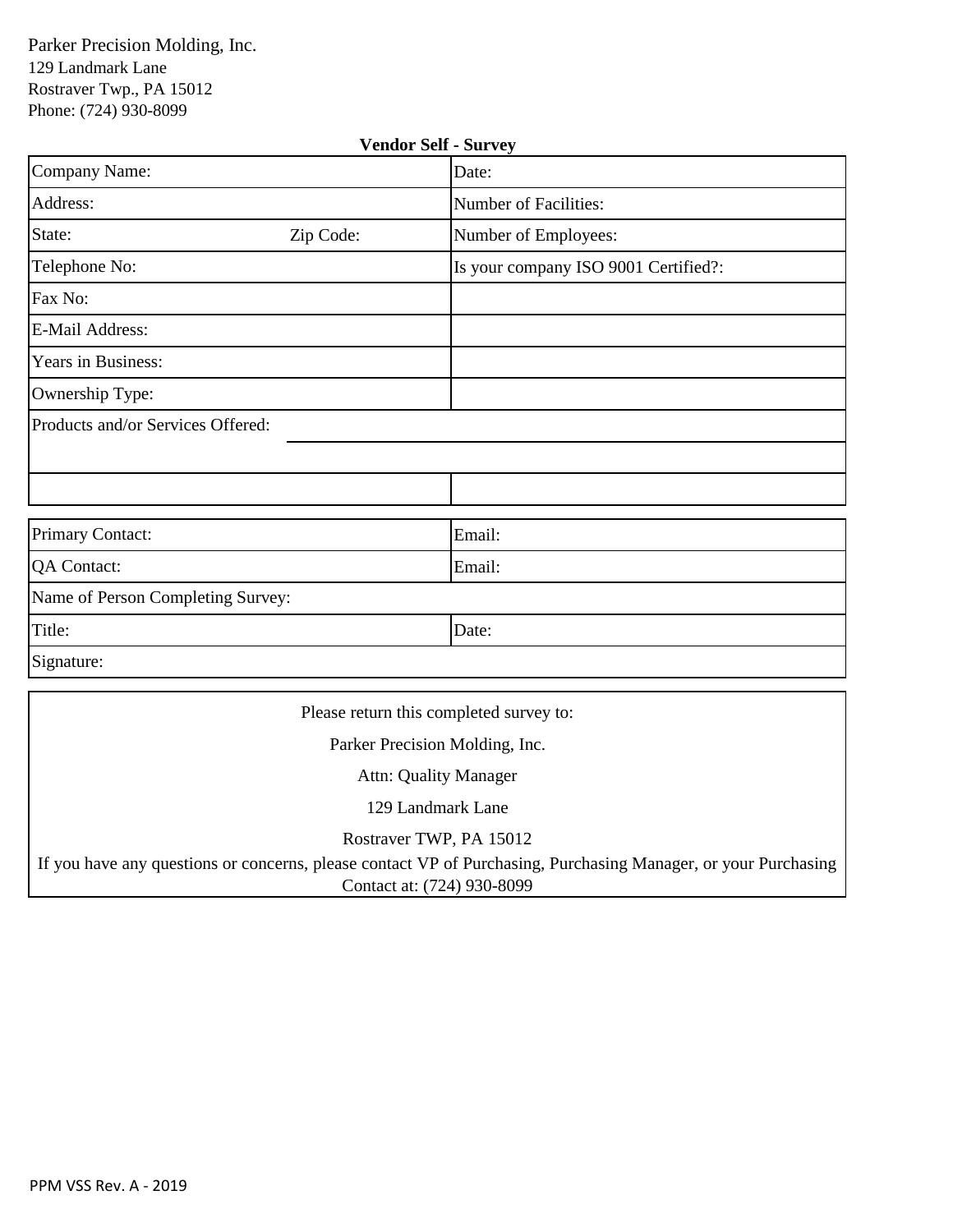|                                                                                                                            | Yes | No |
|----------------------------------------------------------------------------------------------------------------------------|-----|----|
| 1. Quality Policy<br>1.1 Is there a quality policy in place?                                                               |     |    |
| 1.2 Does Management periodically review the quality system?                                                                |     |    |
| 2. Quality System                                                                                                          |     |    |
| 2.1 Is the Quality Manual a controlled document?                                                                           |     |    |
| 3. Contract Review                                                                                                         |     |    |
| 3.1 Are contract review procedures documented and maintained?<br>3.2 Are records kept of each contract review?             |     |    |
|                                                                                                                            |     |    |
| 4. Document Control<br>4.1 Are there procedures to control documents related to the quality system?                        |     |    |
|                                                                                                                            |     |    |
| 5. Purchasing                                                                                                              |     |    |
| 5.1 Is there a list of approved vendors?<br>5.2 Are purchased products inspected to assure they conform to specifications? |     |    |
|                                                                                                                            |     |    |
| 6. Control of Customer Supplied Product<br>6.1 Does your company use customer-supplied product?                            |     |    |
| 6.2 If so, is that product marked so ownership is apparent?                                                                |     |    |
| 7. Product Identification and Traceability                                                                                 |     |    |
| 7.1 Is there a procedure in place to identify product through all stages of                                                |     |    |
| production, delivery, and installation?                                                                                    |     |    |
| 8. Process Control                                                                                                         |     |    |
| 8.1 Are all critical production processes defined?<br>8.2 Do manufacturing instructions exist for these processes?         |     |    |
|                                                                                                                            |     |    |
| 9. Inspection $&$ Testing<br>9.1 Is material inspected upon receipt, as necessary to conform with specified                |     |    |
| requirements?                                                                                                              |     |    |
| 9.2 Is there documented evidence of in-process inspection?<br>9.3 Is there documented evidence of final inspection?        |     |    |
|                                                                                                                            |     |    |
| 10. Inspection Measuring & Test Equipment<br>10.1 Are all inspection devices calibrated at established intervals?          |     |    |
| 10.2 Are verification records maintained to document calibration results?                                                  |     |    |
| 11. Inspection & Test Results                                                                                              |     |    |
| 11.1 Is there an effective system for identifying inspection status?                                                       |     |    |
| 11.2 Are records maintained that identify the authority responsible for the release of<br>conforming product?              |     |    |
|                                                                                                                            |     |    |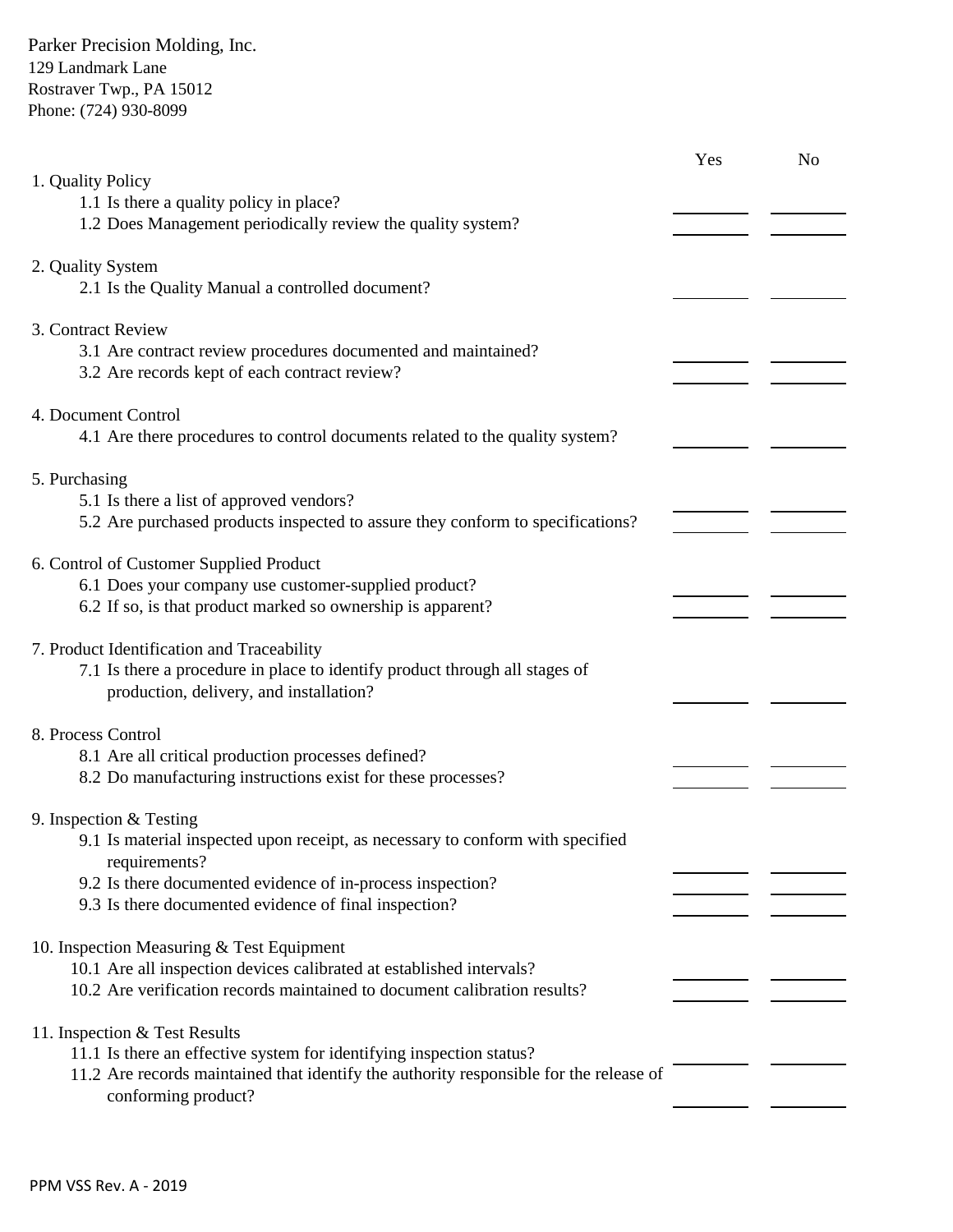| 12. Control of Non-Conforming Product<br>12.1 Is there an effective system for controlling non-conforming material?<br>12.2 Are all parties who may be affected by non-conforming material notified?                        |  |
|-----------------------------------------------------------------------------------------------------------------------------------------------------------------------------------------------------------------------------|--|
| 13. Corrective Action<br>13.1 Do procedures exist for the effective handling of customer complaints and<br>reports of non-conformities?<br>13.2 Do procedures exist to investigate the cause of non-conformities and ensure |  |
| that corrective action was taken?<br>14. Handling, Storage, Packing, Preservation, and Delivery                                                                                                                             |  |
| 14.1 Is material protected to prevent damage during handling?<br>14.2 Are storage facilities adequate to prevent damage and/or deterioration?                                                                               |  |
| 14.3 Is there a system in place to ensure 100% on-time delivery?                                                                                                                                                            |  |
| 15. Internal Quality Audits<br>15.1 Is there a system in place to perform internal quality audits?                                                                                                                          |  |
| 16. Training                                                                                                                                                                                                                |  |
| 16.1 Does a formal program exist that identifies training needed?<br>16.2 Are personnel qualified and/or trained to perform their functions?                                                                                |  |
| 17. Statistical Techniques<br>17.1 Is there a documented procedure for SPC?                                                                                                                                                 |  |
| 17.2 Is there evidence of SPC activities in the plant?                                                                                                                                                                      |  |
| 18. Briefly describe your Quality System and procedures                                                                                                                                                                     |  |
|                                                                                                                                                                                                                             |  |

 $\overline{\phantom{a}}$   $\overline{\phantom{a}}$ 

| 19. If you do not currently have a Quality System or Manual in-place, do you plan on |  |
|--------------------------------------------------------------------------------------|--|
| developing or pursuing?                                                              |  |

20. If yes, when is the expected implementation?